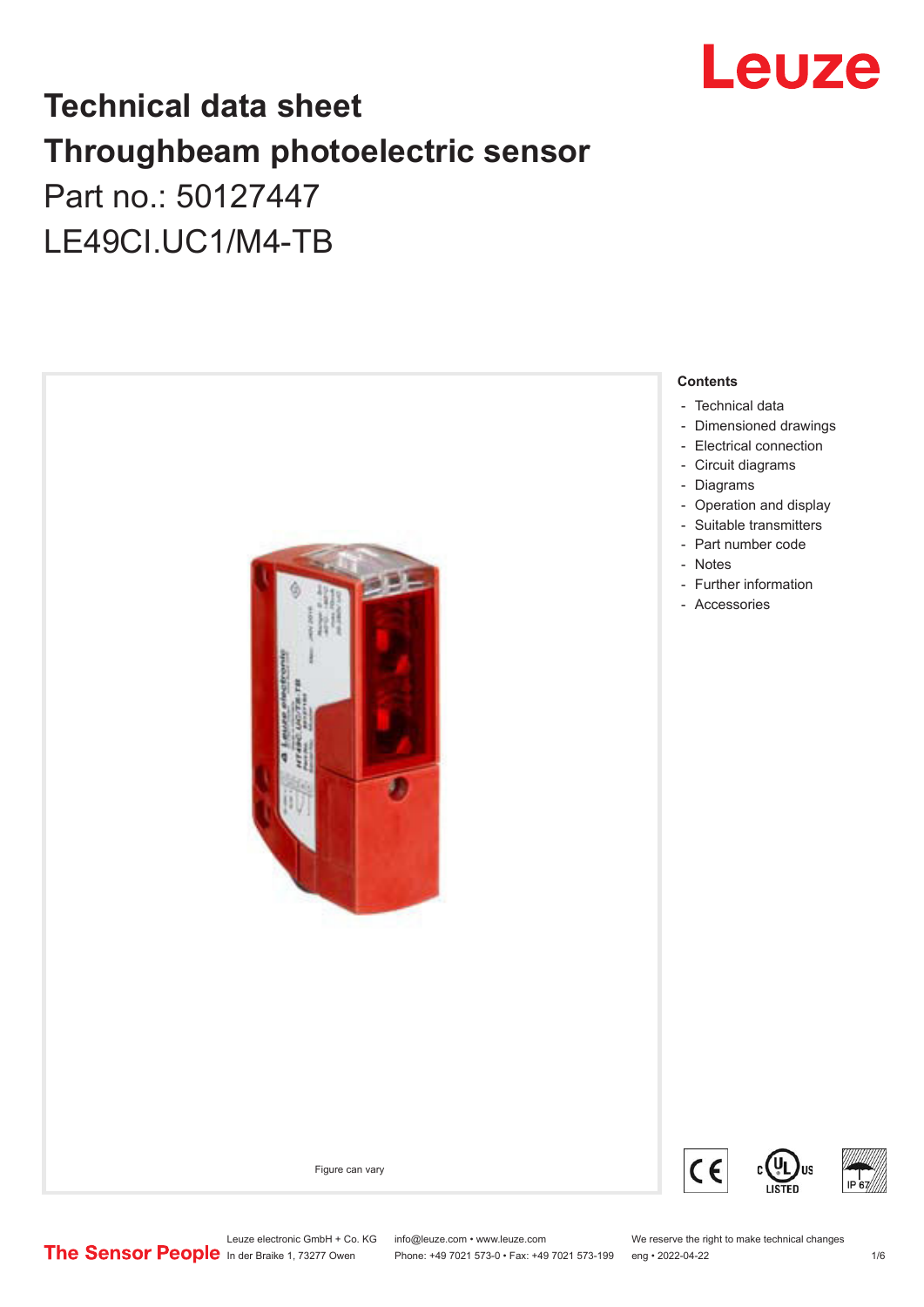### <span id="page-1-0"></span>**Technical data**

# Leuze

#### **Basic data**

| <b>Series</b>              | 49C                   |
|----------------------------|-----------------------|
| <b>Operating principle</b> | Throughbeam principle |

**Operating range limit** 

| Device type                  | Receiver                   |
|------------------------------|----------------------------|
| <b>Optical data</b>          |                            |
| <b>Operating range</b>       | Guaranteed operating range |
| <b>Operating range</b>       | $0120$ m                   |
| <b>Operating range limit</b> | Typical operating range    |
| Onerating range limit        | 05 L<br>150 $m$            |

Short circuit protected Transient protection

#### **Electrical data**

| <b>Protective circuit</b> |  |  |  | Polarity reversal protection |
|---------------------------|--|--|--|------------------------------|
|                           |  |  |  |                              |

**Performance data** Supply voltage  $U_{\text{B}}$ **Power consumption (with AC)** 1.5 V·A

20 ... 250 V, AC/DC

#### **Outputs**

**Number of digital switching outputs** 1 Piece(s)

| <b>Switching outputs</b>  |                 |  |
|---------------------------|-----------------|--|
| <b>Voltage type</b>       | AC/DC           |  |
| Switching current, max.   | 400 mA          |  |
| <b>Switching power</b>    | 100 V $\cdot$ A |  |
| <b>Switching voltage</b>  | 250 V AC/DC     |  |
| <b>Switching output 1</b> |                 |  |

| <b>Assignment</b>        | Connection 1, pin 4                         |
|--------------------------|---------------------------------------------|
| <b>Switching element</b> | MOSFET semiconductor, NO (normally<br>open) |
| Switching principle      | Light/dark reversible                       |
|                          |                                             |

#### **Timing**

**Switching frequency** 150 Hz **Response time** 3.3 ms **Readiness delay** 300 ms

#### **Connection**

| <b>Connection 1</b>       |                      |
|---------------------------|----------------------|
| <b>Function</b>           | Signal OUT           |
|                           | Voltage supply       |
| <b>Type of connection</b> | Terminal             |
| <b>Type of terminal</b>   | Spring-cage terminal |
| No. of pins               | $5 - pin$            |

#### **Mechanical data**

| Dimension (W x H x L)               | 31 mm x 104 mm x 55.5 mm                           |
|-------------------------------------|----------------------------------------------------|
| <b>Housing material</b>             | Plastic                                            |
| <b>Plastic housing</b>              | PC                                                 |
| Lens cover material                 | Plastic                                            |
| Net weight                          | 150 <sub>g</sub>                                   |
| <b>Housing color</b>                | Red                                                |
| <b>Type of fastening</b>            | Through-hole mounting                              |
|                                     | Via optional mounting device                       |
|                                     |                                                    |
| <b>Operation and display</b>        |                                                    |
| Type of display                     | LED                                                |
| <b>Number of LEDs</b>               | 3 Piece(s)                                         |
| <b>Operational controls</b>         | 270° potentiometer                                 |
|                                     | Teach button                                       |
| Function of the operational control | Activation of the time module for dropout<br>delay |
|                                     | Light/dark switching                               |
|                                     | Sensitivity adjustment                             |
| <b>Environmental data</b>           |                                                    |
| Ambient temperature, operation      | $-40$ 60 °C                                        |
| Ambient temperature, storage        | $-40$ 70 °C                                        |
| <b>Certifications</b>               |                                                    |
| Degree of protection                | IP 67                                              |
| <b>Protection class</b>             | $\mathbf{H}$                                       |
| <b>Certifications</b>               | c UL US                                            |
|                                     |                                                    |
| <b>Standards applied</b>            | IEC 60947-5-2                                      |
| <b>Classification</b>               |                                                    |
| <b>Customs tariff number</b>        | 85365080                                           |
| <b>ECLASS 5.1.4</b>                 | 27270901                                           |
| <b>ECLASS 8.0</b>                   | 27270901                                           |
| <b>ECLASS 9.0</b>                   | 27270901                                           |
| <b>ECLASS 10.0</b>                  | 27270901                                           |
| <b>ECLASS 11.0</b>                  | 27270901                                           |
| <b>ECLASS 12.0</b>                  | 27270901                                           |
| <b>ETIM 5.0</b>                     | EC002716                                           |
| <b>ETIM 6.0</b>                     | EC002716                                           |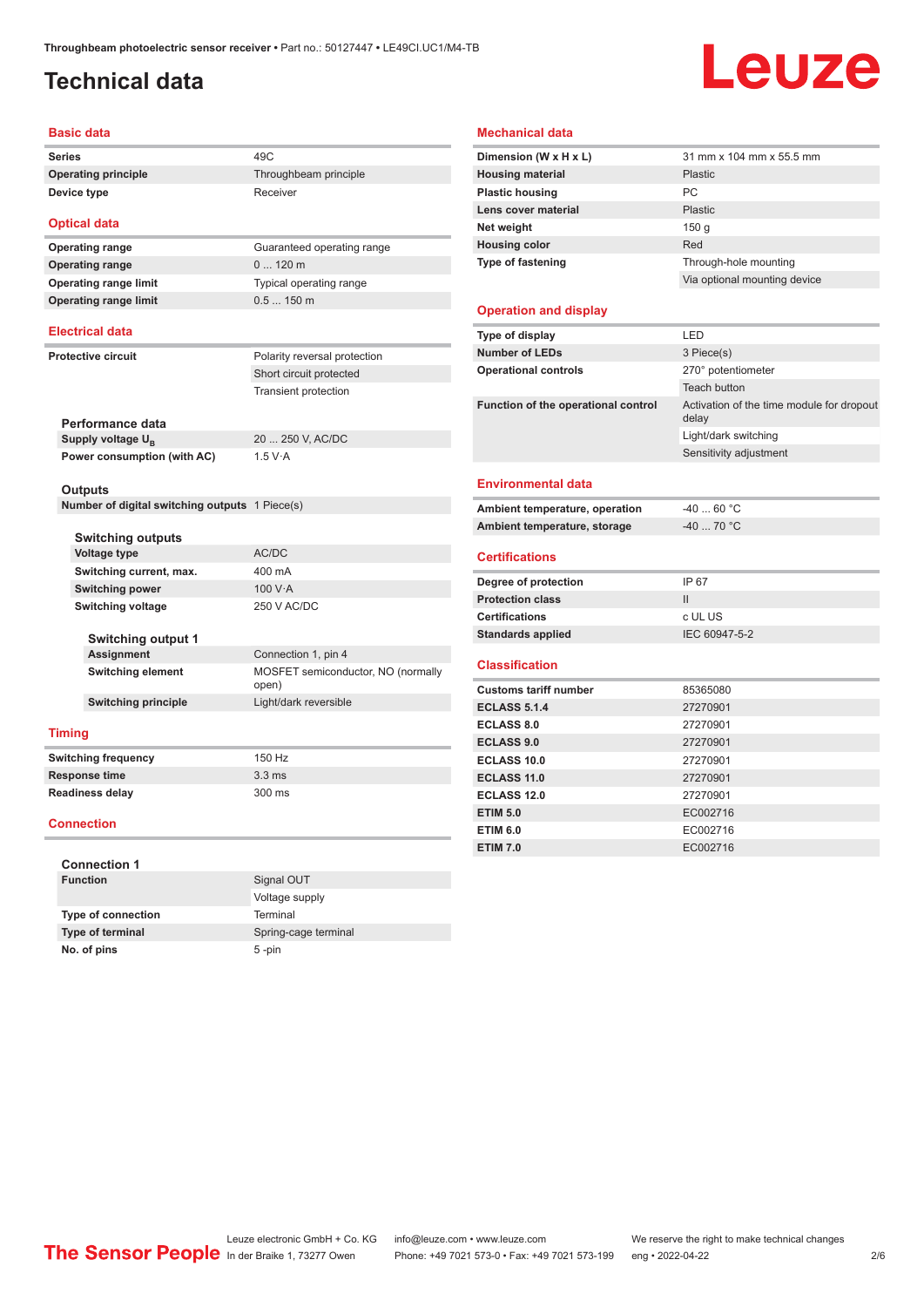### <span id="page-2-0"></span>**Dimensioned drawings**

Leuze

All dimensions in millimeters



AA Green LED

- AB Yellow LED
- B Optical axis
- C Receiver
- E Sensitivity adjustment
- F Teach button
- G Countersinking for SK nut M5, 4.2 mm deep
- J Cable entry with M16 x 1.5 screw fitting for Ø  $5...10 \,\text{mm}$

### **Electrical connection**

#### **Connection 1**

| <b>Function</b>    | Signal OUT           |
|--------------------|----------------------|
|                    | Voltage supply       |
| Type of connection | <b>Terminal</b>      |
| Type of terminal   | Spring-cage terminal |
| No. of pins        | $5 - pin$            |

#### **Terminal Assignment**

 $\overline{\phantom{a}}$ 

|                | $+/LI$           |
|----------------|------------------|
| $\overline{2}$ | $-/ N$           |
| 3              | n.c.             |
| 4              | OUT <sub>1</sub> |
| 5              | COM              |
|                |                  |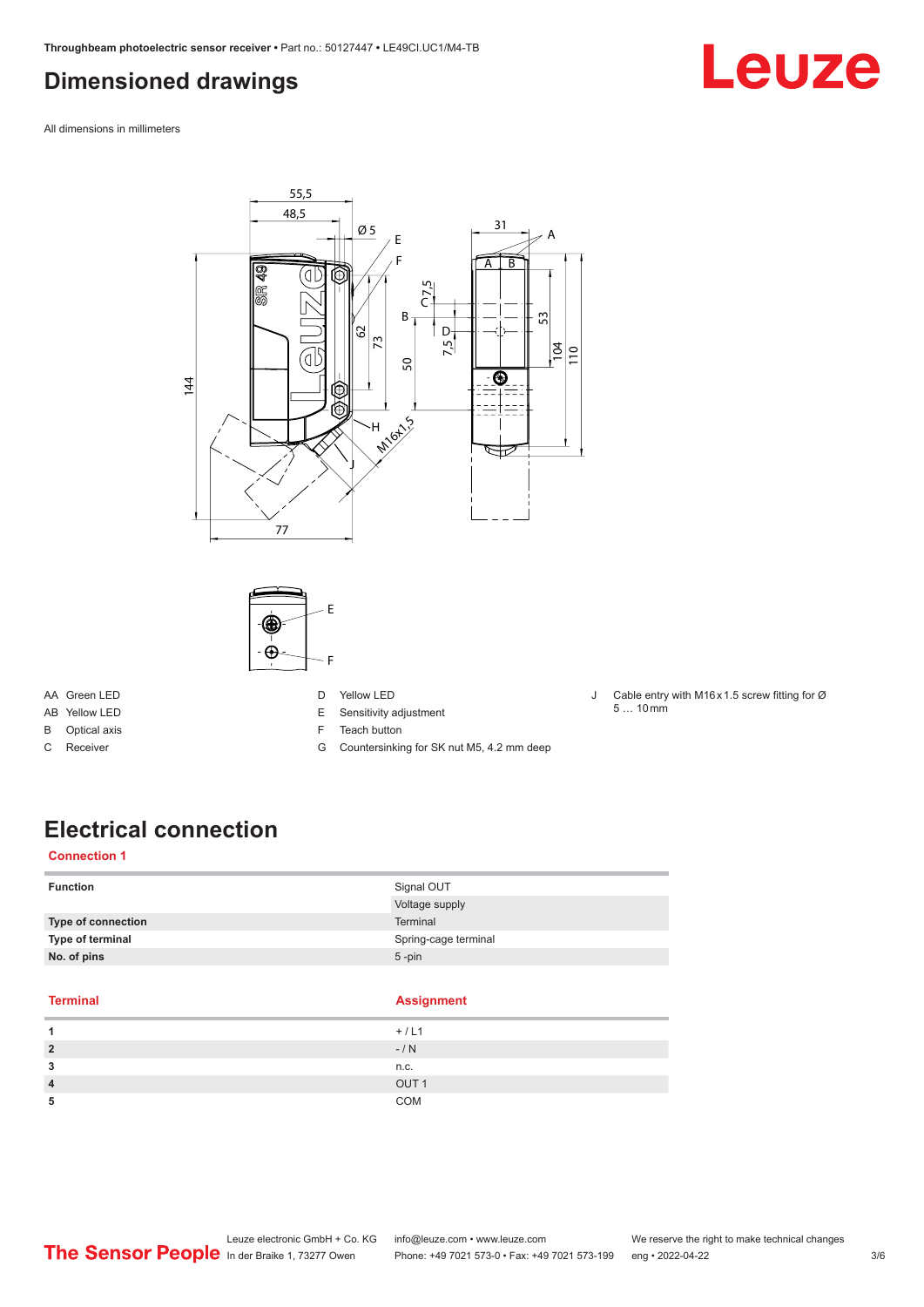### <span id="page-3-0"></span>**Circuit diagrams**





#### **Diagrams**

Typ. response behavior



### **Operation and display**

| <b>LED</b>     | <b>Display</b>                               | <b>Meaning</b>                            |
|----------------|----------------------------------------------|-------------------------------------------|
|                | Green, continuous light                      | Operational readiness                     |
| $\overline{2}$ | Yellow, continuous light                     | Light path free                           |
|                | Yellow, flashing                             | Light path free, no function reserve      |
| 3              | Yellow, continuous light (behind lens cover) | Light path free                           |
|                | Yellow, flashing (behind lens cover)         | Light path free, minimum function reserve |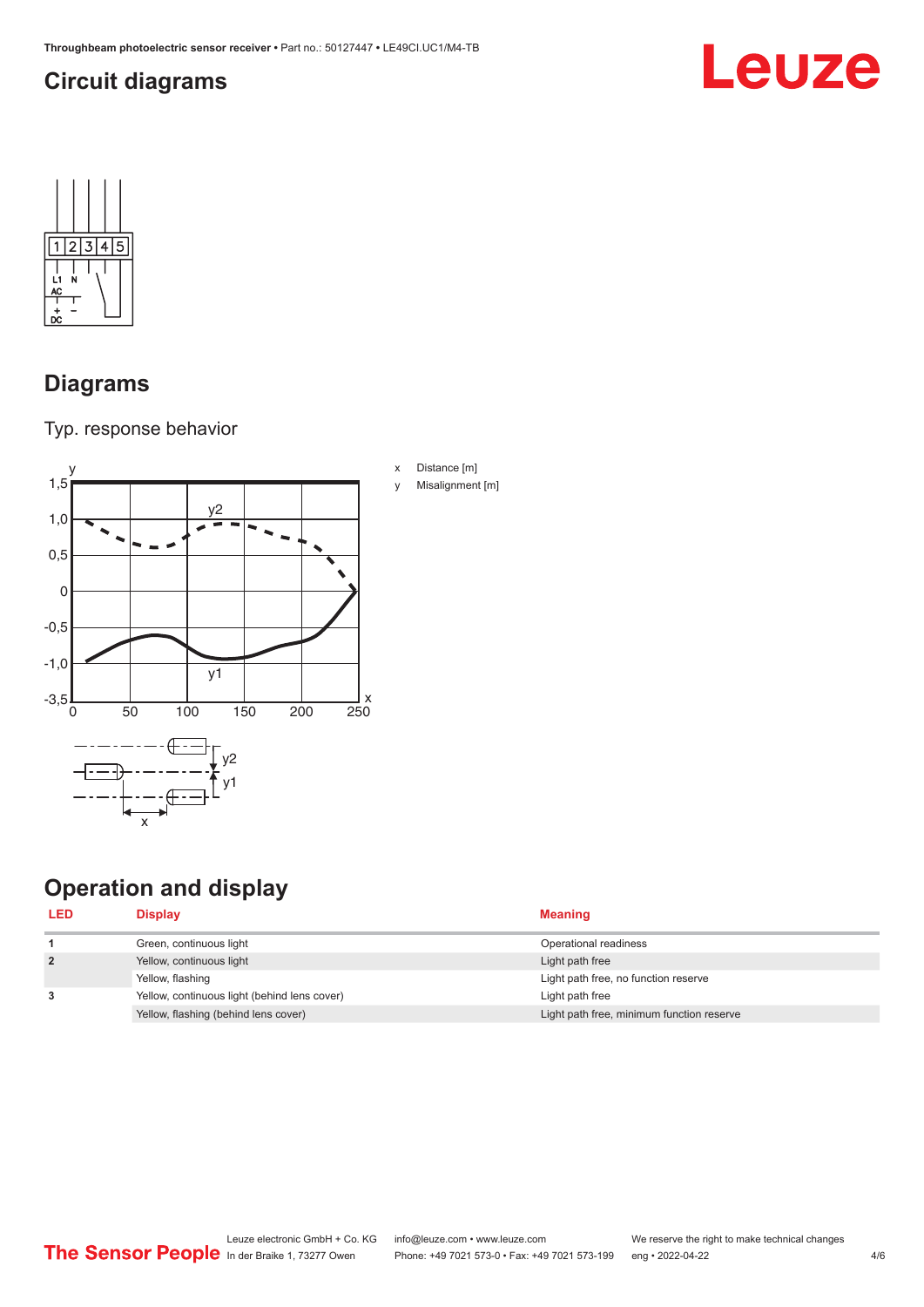#### <span id="page-4-0"></span>**Suitable transmitters**

## **Leuze**

|          | Part no. | <b>Designation</b> | <b>Article</b>                                     | <b>Description</b>                                                                                                     |
|----------|----------|--------------------|----------------------------------------------------|------------------------------------------------------------------------------------------------------------------------|
| $\Gamma$ | 50127439 | LS49CI.UC-TB       | Throughbeam<br>photoelectric sensor<br>transmitter | Operating range limit: 0  150 m<br>Light source: LED, Infrared<br>Supply voltage: AC/DC<br>Connection: Terminal, 5-pin |

#### **Part number code**

Part designation: **AAA49Cd.EEfG/iJ-KL**

| AAA49C    | Operating principle / construction<br>PRK49C: Retro-reflective photoelectric sensor with polarization filter<br>HT49C: Diffuse reflection sensor with background suppression<br>LS49C: Throughbeam photoelectric sensor transmitter<br>LE49C: Throughbeam photoelectric sensor receiver                                                                  |
|-----------|----------------------------------------------------------------------------------------------------------------------------------------------------------------------------------------------------------------------------------------------------------------------------------------------------------------------------------------------------------|
| d         | Light type<br>n/a: red light<br>I: infrared light                                                                                                                                                                                                                                                                                                        |
| EE        | <b>Operating voltage</b><br>n/a: 10  30 V, DC<br>UC: 20  250V AC/DC (all-mains design)                                                                                                                                                                                                                                                                   |
| f         | Equipment<br>H: With heating<br>D: Depolarizing media<br>1: 270° potentiometer<br>8: activation input (activation with high signal)                                                                                                                                                                                                                      |
| iJ        | Switching output / Function / OUT1OUT2<br>2: NPN transistor output, light switching<br>N: NPN transistor output, dark switching<br>4: PNP transistor output, light switching<br>P: PNP transistor output, dark switching<br>W: warning output<br>TS: Relay, NC contact/NO contact<br>M4: Low impedance MOSFET semiconductor switching output, NO contact |
| <b>KL</b> | <b>Electrical connection</b><br>TB: Terminal block - terminal compartment with spring terminals $(5 \times 1.5 \text{ mm}^2)$<br>n/a: cable, standard length 2000 mm                                                                                                                                                                                     |
|           | <b>Note</b>                                                                                                                                                                                                                                                                                                                                              |
|           | $\&$ A list with all available device types can be found on the Leuze website at www.leuze.com.                                                                                                                                                                                                                                                          |

#### **Notes**

|  | Observe intended use!                                                                 |
|--|---------------------------------------------------------------------------------------|
|  | $\%$ This product is not a safety sensor and is not intended as personnel protection. |
|  | ↓ The product may only be put into operation by competent persons.                    |
|  | ♦ Only use the product in accordance with its intended use.                           |
|  |                                                                                       |